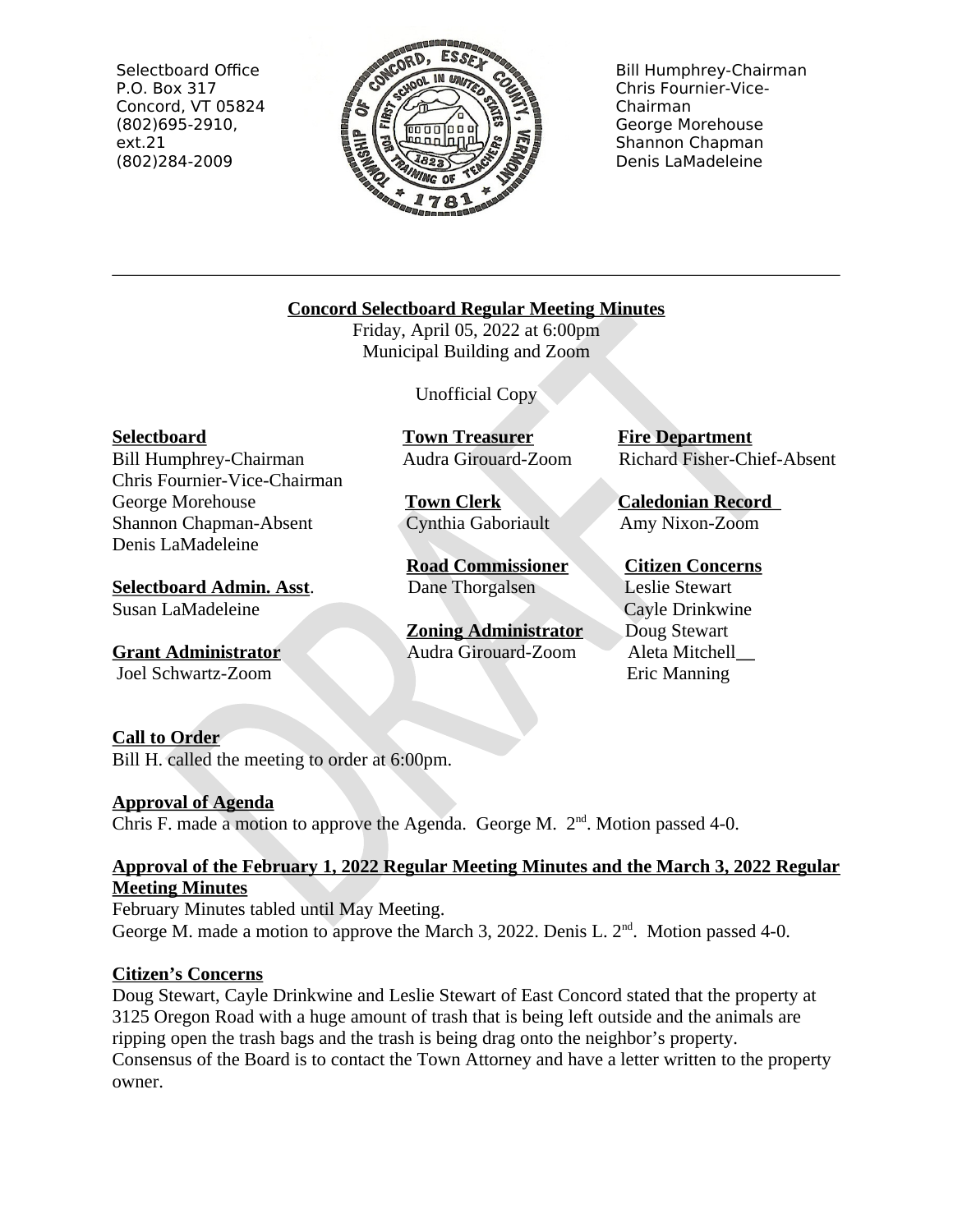# **Old Business**

## **Town Clerk**

Cindy G. presented the Board with a First Class, Second Class, Third Class and Outdoor Consumption Liquor License for the Alpine Valley and a First Class and Outdoor Consumption Liquor License for the Mooselook Diner for approval.

Chris F. made a motion to approve the First Class, Second Class, Third Class and Outdoor Consumption Liquor License for the Alpine Valley and the First Class and Outdoor Consumption Liquor License for the Mooselook Diner. George M. 2<sup>nd</sup>. Motion passed 4-0.

## **Town Treasurer**

Audra G. provided the Board with the March reports for review. She stated that she needs to update her email address in the System for Awards Management, she has presented the Board with a permission letter for signature allowing her to change her email address.

She informed the Board that the US Treasury issued a final ruling that if any Town receives an award under a \$10,000,000.00 then the Town can take as a Standard Allowance Election which the Town can use towards any type of Government Service.

George M. made a motion to elect the Standard Allowance for the ARPA Funds as pertaining to the Town of Concord. Chris F. 2<sup>nd</sup>. Motion passed 4-0.

She also stated that a designated alternate in the Treasury Portal should be appointed in case she is not available.

Chris F. made a motion to appoint Susan LaMadeleine as the designated alternate in the Treasury Portal. George M. 2<sup>nd</sup>. Motion passed 4-0.

She also requested permission to contact an attorney concerning the 2022 Tax Sale.

Chris F. made a motion giving Audra G. permission to contact an attorney concerning the 2022 Tax Sale. Denis L. 2<sup>nd</sup>. Motion passed 4-0.

## **Zoning Administrator**

Audra G. updated the Board concerning the K. Brown property on Long Hill Road. The property owner will be meeting with the State in May. No further information at this time. She stated that the F. Schwag property on South Street has not closed yet.

## **Road Commissioner**

Dane T. presented the Board with quotes for a new Town dump truck. A brief discussion was held.

George M. made a motion to order the 2023 Automatic Cab and Chassis Freightliner with the 7 year warranty in the amount of \$148,821.00 from ATG of Westminster VT. Chris F. 2<sup>nd</sup>. Motion passed 4-0.

Dane T. also updated the Board on the roads that have been worked on during mud season by adding stone and gravel. The Board authorized Dane T. whatever money from his budget that is needed to complete the necessary work.

## **Fire Department-Absent**

## **Grant Administrator**

A brief discussion was held with Joel S. concerning possible Grants.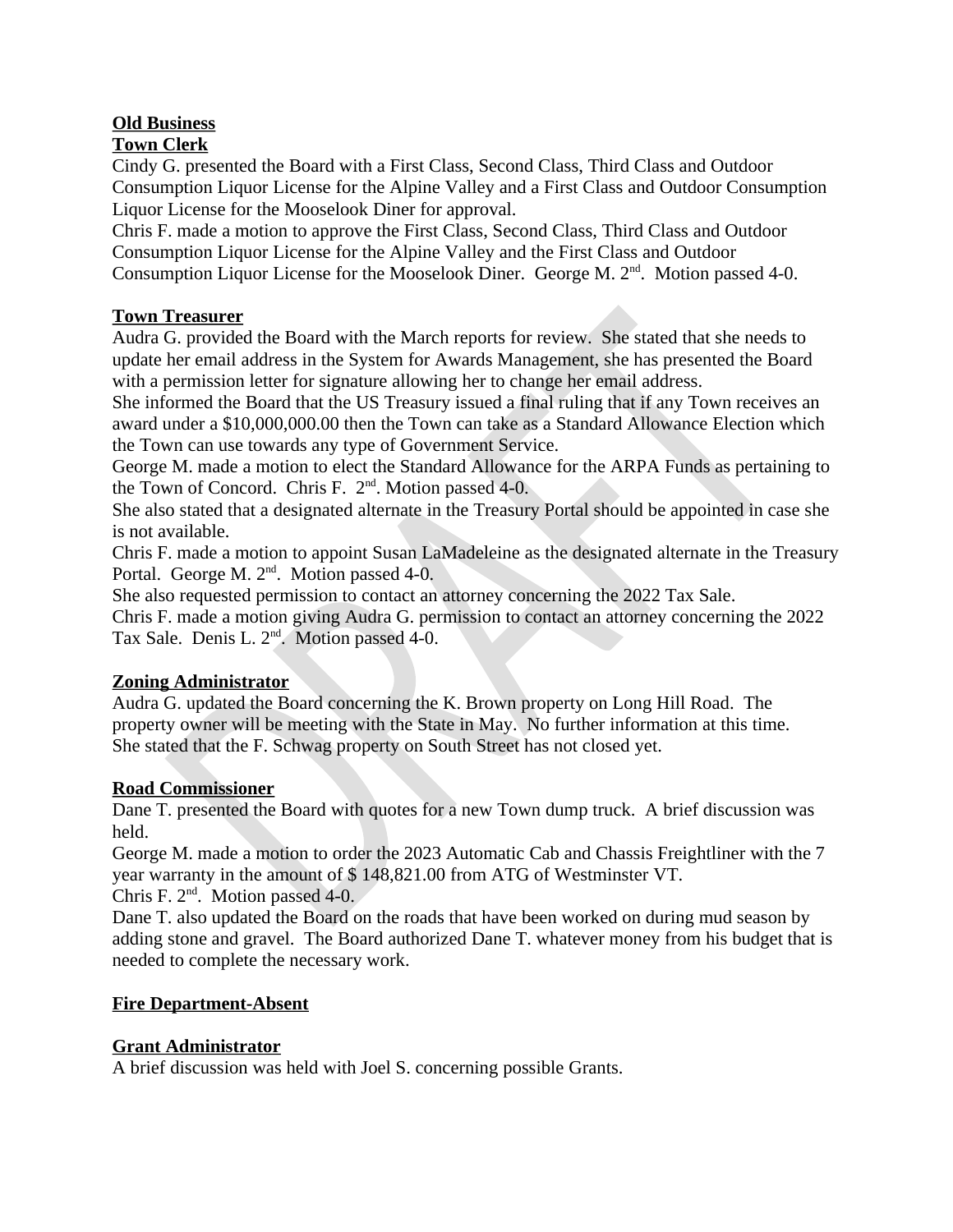#### **New Business**

#### **CALEX Representative**

Susan L. provided the Board with the resignation letter from Steve West-Fisher the Town's CALEX representative. The Board acknowledges the resignation and Susan L. will contact the manager of the Concord Health Center to see if there is some interest in the representative position.

#### **Graves Cemetery Burial**

Aleta Mitchell requested that the Board allow the burial of her mother at the Graves Cemetery with has been closed since 2007.

George M. made a motion to allow the burial of Mrs. Mitchell and her children by cremation at the Graves cemetery at the family lot. Chris F. 2<sup>nd</sup>. Motion passed 4-0.

#### **2022 Mowing Contract**

Susan L. presented the 2022 mowing contract to the Board for review and approval. Chris F. made a motion to approve the 2022 Mowing contract in the amount of \$12,800.00. Denis L. 2<sup>nd</sup>. Motion passed 4-0.

#### **Miles Pond Pavilion Agreement**

Tabled until May meeting. Consensus of the Board to contact the Town Attorney to discuss the license options provided by the State.

## **Annual Local Emergency Management Plan Adoption**

The LEMP was reviewed and discussed by the Board. George M. made a motion to adopt the 2022 Annual Local Emergency Management Plan. Denis L. 2<sup>nd</sup>. Motion passed 4-0.

#### **NEMRC Services**

The New England Municipal Resource Center from Fairfax VT. Is offering an audit training service for Vermont towns and would like to know if Concord is interested in the service. Consensus of the Board is to not pursue the service.

#### **Other-None**

**Executive Session:** If discussion warrant, and the Board so votes, some items may be held in **Executive Session-None** 

#### **Adjournment**

Denis L. made a motion to adjourn at 6:56pm. Chris F. 2<sup>nd</sup>. Motion passed 4-0.